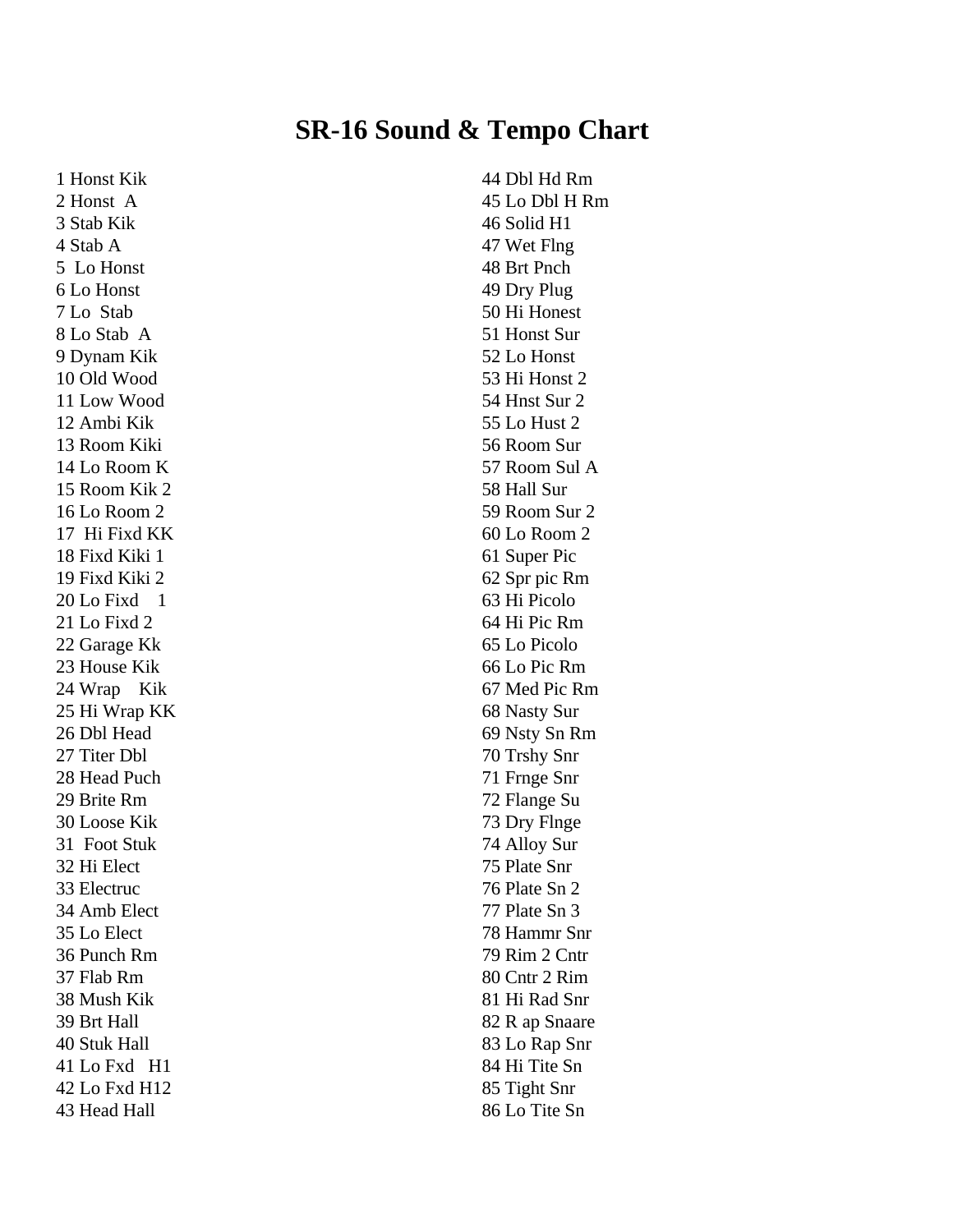87 Dyno Rim 1 88 Dyno Rim 2 89 Lo Dyno 2 90 Hi Pop Sht 91 Pop Shot 92 Lo Pop Sht 93 Tech Gate 94 Pop Room 95 Battr Rm 96 Brush Hit 97 Med Ballad 98 Big Ballad 99 Chrome Rm 100 Lo Chrome 101 Dyno Hi Sn 102 Shot Room 103 Brt pic Rm 104 Very Nsty 105Side Stik 106 Wet Side 107 lo Wet Sid 108 Pop Side 109 Closd Hat 110 Hard Hat 111 Edge Hat 112 Thiu Hat 113 Tight Hat 114 Small Hat 115 Dynmc Hat 116 Wet Hat 1 117 Wet Hat 2 118 Randm Hat 119 Wet Randm 120 Sweet Hat 121 Open Hat 1 122 Half Hat 123 Open Hat 2 124 Bakwz Hat 125 L 2 R Bk Hat 126 Lo Bkwz Ht 127 Back N 4th 128 Soft Ride 129 Hard Ride 130 Dynm Ride 131 Dyn Ride 2 132 Ride Bell 133 Flnge Ride 134 Crash 1 135 Crash 2 136 Crash 3

137 Cmbo Crsh 138 Chin Trsh 139 Flng Crsh 140 Hi Tom Dry 141 Md Tom Dry 142 Lo Tom Dry 143 Flr Tom Dry 144 Lo Flr Dry 145 hi Amb Tom 146 Md Amb Tom 147 Lo Amb Tom 148 Flr Amb Tm 149 Lo Flr Amb 150 Hi Room Tm 151 Md Room Tm 152 Lo Room Tm 153 Flr Rm Tom 154 Lo Flr Rm 155 Hi Hall Tm 156 Md Hall Tm 157 Lo Hall Tm 158 Flr Hl Tom 159 Lo Flr Hl 160 Hi Big Hl 161 Md Big Hl 162 Lo Big Hl 163 Flr Big Hl 164 Lo Fl Bg Hl 165 Hi Cannon 166 Md Cannon 167 Lo Cannon 168 Xtr Lo Can 169 Hi Cn Hall 170 Md Cn Hall 171Lo Cn Hall 172 X Lo Can Hl 173 Hi Elec Tm 174 Md Elec Tm 175 Lo Elec Tm 176 Hi El Rm Tm 177 Md El Rm Tm 178 Lo El Rm Tm 179 XL El Rm Tm 180 Hi Flat Tm 181 Md Flat Tm 182 Lo Flat Tm 183 Hi Fl Rm Tm 184 Md Fl Rm Tm 185 Lo Fl Rm Tm 186 Hi Fl Hl Tm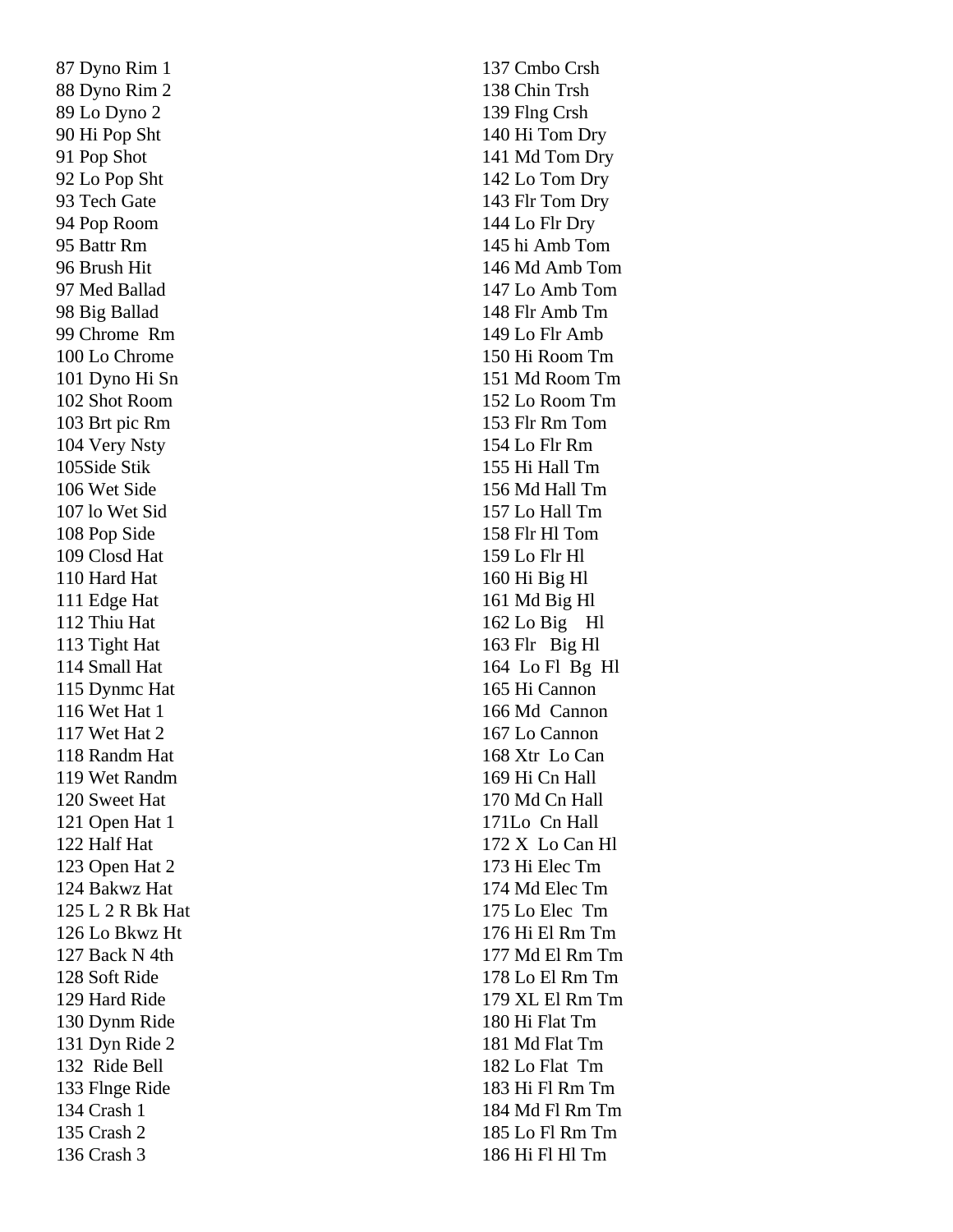187 Md Fl Hl Tm 188 Lo Fl Hl Tm 189 Hi Flng Tm 190 Md Flng Tm 191 Lo Flng Tm 192 Tamborin 193 Shaker 194,  $C$ nga + Slp 195 Lo  $Cng + Slp$ 196 Hi Conga 197 Lo Conga 198 Hi Cga Slp 199 Lo Cga Slp 200 Hi Timbli 201 Md Timbli 202, Lo Timbli 203 Hi Agogo 204 Lo Agogo 205 Hi Clave 206 Lo Clave 207 Wet Clave 208 Hi Cow Bl 209 Md Cow Bl 210 Lo Cow Bl 211 Hi Rap Cow 212 Md Rap Cow 213 Lo Rap Cow 214 Hi Block 215 Md Block 216 Lo Block 217 Fngr Snap 218 Wide Fngr 219 Fish Stk 220 Lo Fsh Stk 221 Wide Fish 222 Hi Claps 223 Lo Claps 224 Triangle 225 Cabasa 226 Hi Sticks 227 Lo Sticks 228 Bamboo 229 Bmbo Cmbo 230 Cold Blok 231 Rand Ryth 232 Fire Crkr 233 Impact